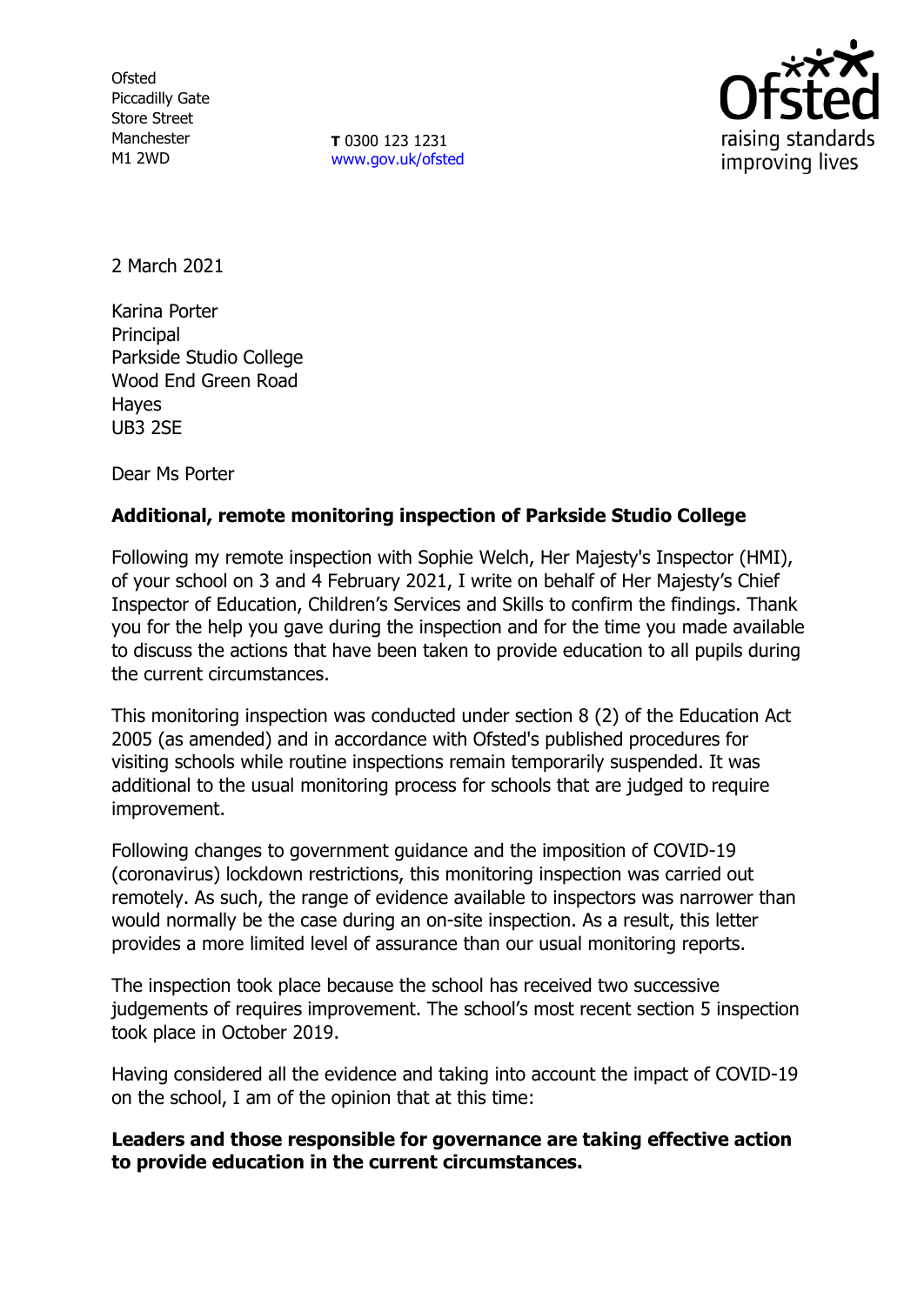

## **Context**

- Since the previous inspection, there have been a few changes to the senior leadership team. Staff vacancies have been filled.
- During the autumn term 2020, about half of pupils worked from home during periods of self-isolation. A small number of pupils experienced remote learning more than once due to repeated periods of self-isolation.
- At present, nearly all pupils are being educated at home. This includes vulnerable pupils and those with special educational needs and/or disabilities (SEND). This is to ensure that pupils' medical needs are met.
- At the time of this inspection, a small number of staff were absent due to COVID-19. Leaders ensure that there are adequate staff so that pupils' learning is not disrupted.

## **Main findings**

- Leaders and governors are taking the necessary steps to provide education in the current circumstances. Pupils have access to the resources they need for remote education, including laptops and paper-based learning packs for those pupils who need them. Staff and pupils received training in using technology, which helped the school to move easily to online education. Pupils follow a planned programme of learning.
- You have worked hard to strengthen the curriculum since the school's previous inspection. By the start of the pandemic, curriculum leaders and staff were identifying the key knowledge they want pupils to learn and remember in different subjects. This work continues.
- Leaders have supported staff to adapt the curriculum to meet current challenges. Teachers provide the full range of curriculum subjects to all pupils. Generally, leaders and staff have made only minor adjustments so that pupils learn the planned, essential subject content. In English, teachers have made some changes to the order in which key content is learned, for example poetry is now earlier in the sequence, enabling pupils to write their own poems. In physical education, pupils are not following the usual curriculum content and teachers provide links to relevant websites to help pupils to keep active. Vocational courses have continued as normal. Pupils have completed their coursework. In the future, to help pupils get back on track, leaders plan to prioritise practical elements of subjects such as science that have been more difficult to deliver at the current time. In addition, regular checks on pupils' work help to identify whether essential learning has been remembered and where there may be gaps to fill in the future.
- Leaders are strengthening pupils' welfare and well-being. They have close links with the local authority and work with social workers to meet pupils'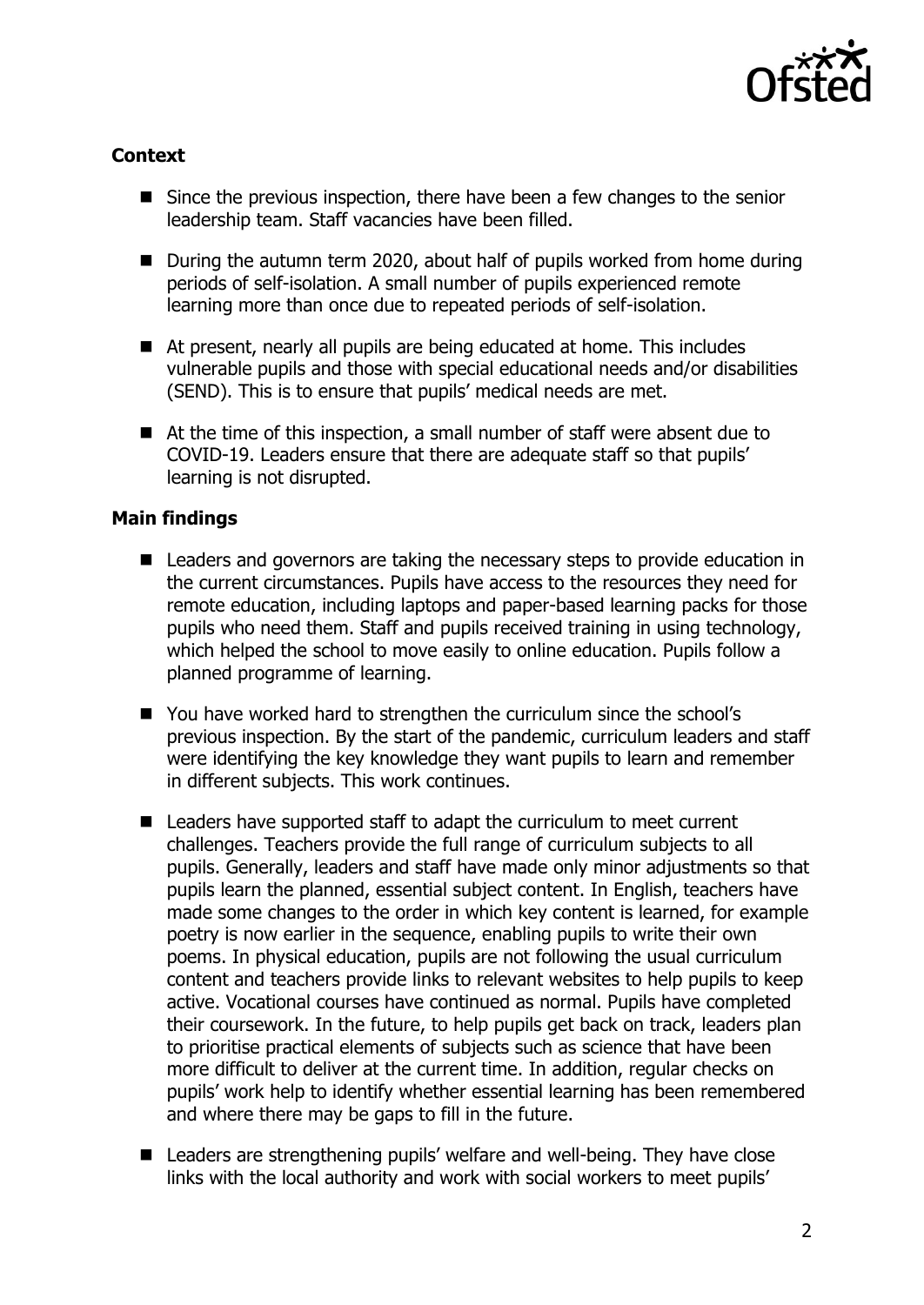

needs. Leaders also ensure that pupils in Year 11 continue to follow their normal timetable of lessons in all subjects. This includes the programme of careers information and advice to guide pupils' post-16 study choices.

- **Effective action ensures that vulnerable pupils and the children of key workers** receive an education either on site or at home. A small proportion of pupils attend school on site. Leaders use their extensive knowledge of pupils as individuals to identify how best to help those working remotely. They support vulnerable pupils to access learning effectively. Staff contact those who are at home at least twice a week to check on their well-being and to support them with their learning. Pupils working at home and in school receive access to the same learning.
- Reading and literacy continue to have a high priority. Staff are working to develop pupils' writing and consolidate previous work on reading.
- Leaders' plans to support pupils with SEND are well organised. Staff are in regular contact with families in order to identify the best way to help pupils. Pupils with SEND continue to receive individual help where necessary, including timely additional tailored support.
- $\blacksquare$  The interim executive board (IEB) has made sure that staff have the necessary technology and training to provide remote education. It has wellestablished procedures to review the curriculum regularly. This includes visiting lessons, weekly meetings with subject leaders and checking pupils' learning. These provide members of the IEB with up-to-date information. They use this information to hold leaders to account. Members of the IEB are taking effective actions to ensure that all pupils receive education during the current circumstances.
- Support from the trust has helped you to fill staff vacancies, including in vocational subjects where there were gaps in the past. Trust staff support the school's work to improve the curriculum and provide suitable challenge where necessary. Working in partnership with the trust has also helped to ensure that the school's staff benefit from training, including to develop their subject expertise. Staff are encouraged to extend their professional qualifications through ongoing training. They welcome these opportunities for professional development.

#### **Evidence**

This inspection was conducted remotely. We held meetings with you, senior leaders, multi-academy senior officers and the chair of the interim executive board to discuss leaders' actions to provide education to all pupils during a national lockdown.